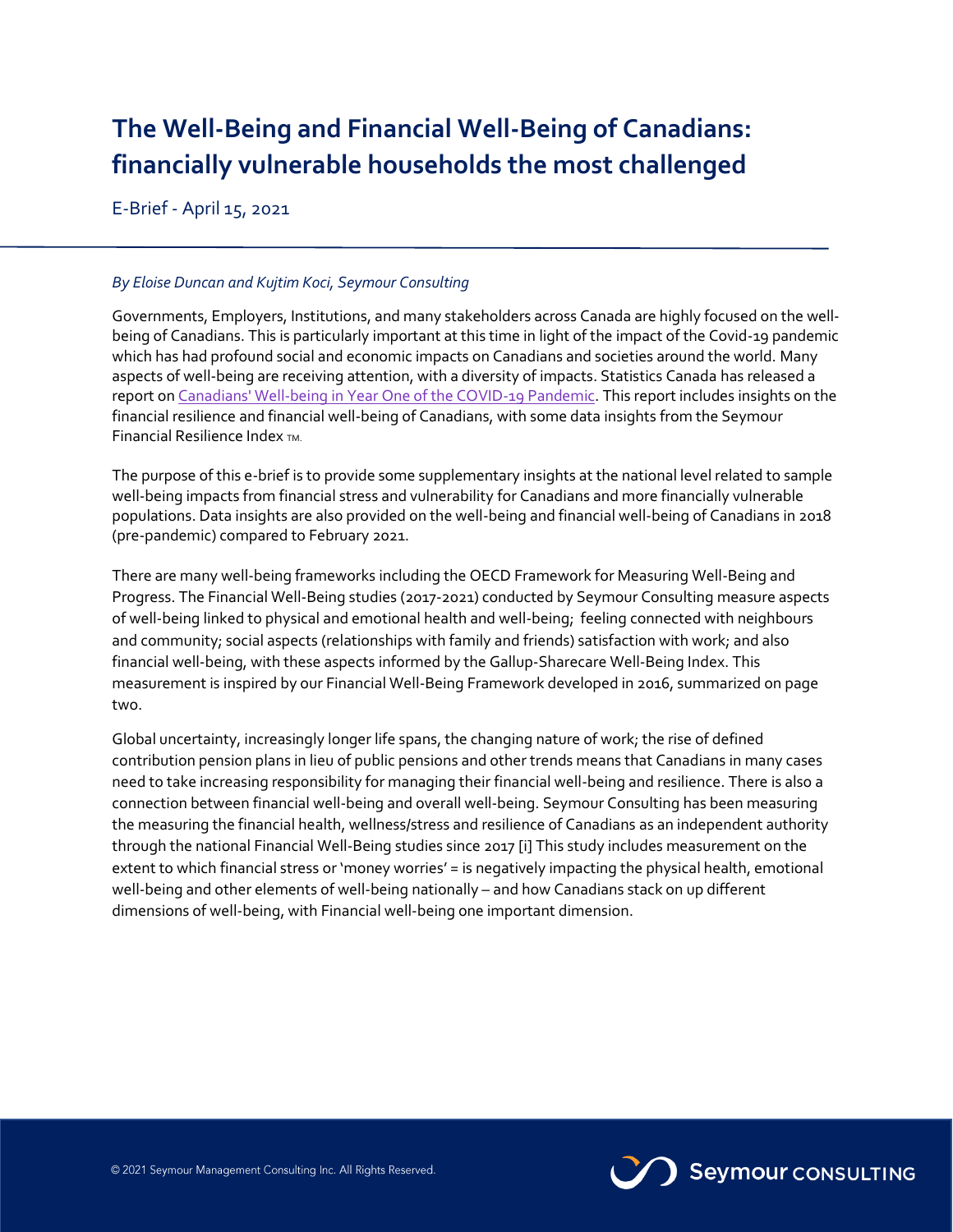

© 2021 Seymour Management Consulting Inc. All rights reserved.

## **Financial stress and financial vulnerability have been a mainstream issue for Canada for many years well-before the pandemic, evidenced through our many published reports.**

Financial vulnerability and financial stress has been a mainstream issue for many Canadians for several years, as evidenced through the 2017-2021 Financial Well-Being studies and published through our many reports over the years. The 'black swan' global event of the pandemic has caused further disruption and challenges for many Canadians (and indeed people around the world). Work-life changes, unemployment and/or reduced working hours for many households, and other financial stressors and challenges, have caused financial vulnerability for many, with the pandemic impacting households unevenly and more vulnerable populations most affected.

In 2018 and 2021, we have researched how Canadians report different dimensions of their well-being, including financial well-being. This provides data pre-and-during pandemic for the ecosystem, with this data relevant for leaders and institutions with a stake in the well-being and/or financial well-being of Canadians. The February 2021 Financial Well-Being study highlights lower mean ratings for Canadians' in terms of their emotional or mental health, their physical well-being, and their relationships with friends and family compared to 2018, reflecting impact of the work-life changes and lock-down impacts on the personal wellbeing of many individuals and families.

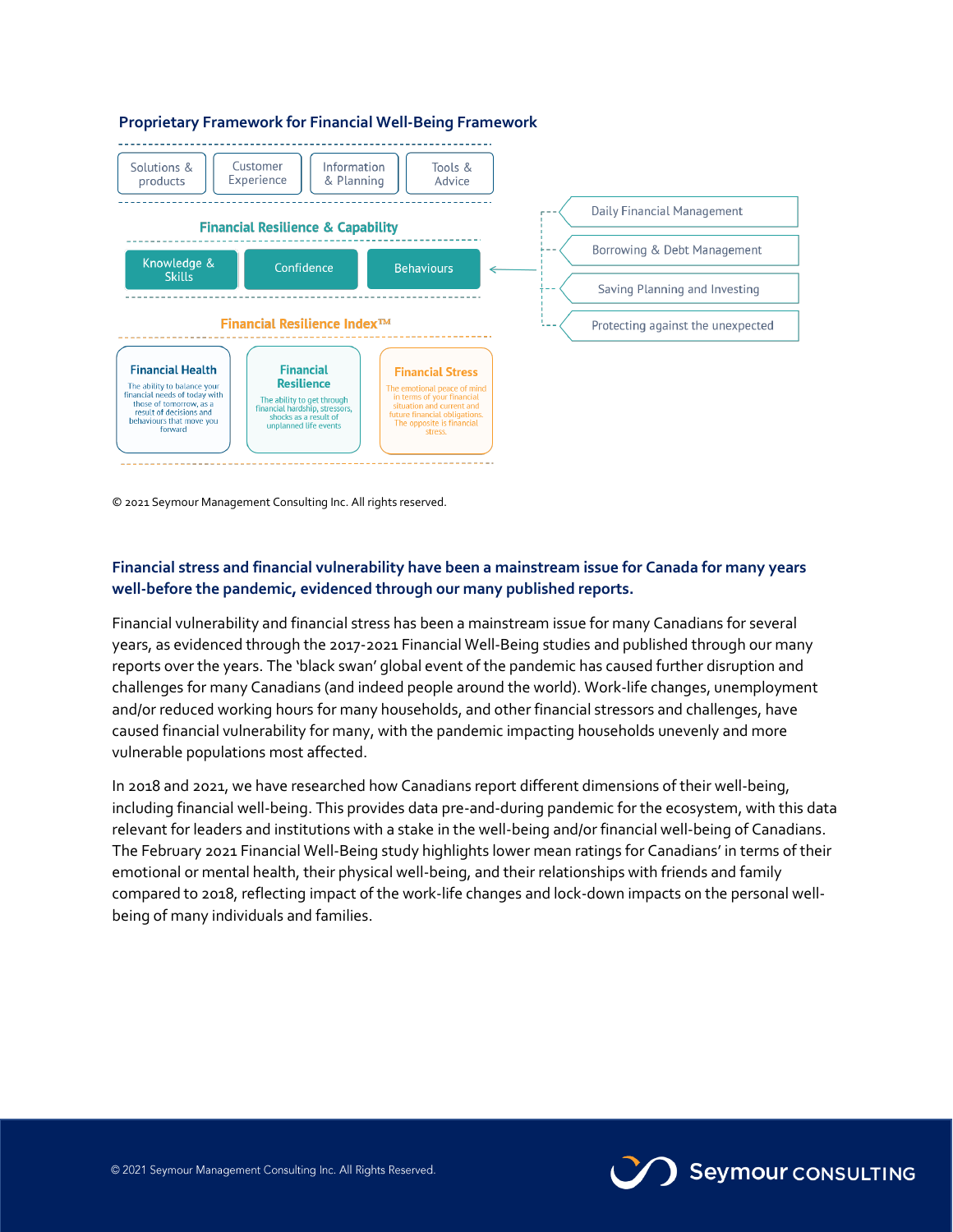## **How Canadians stack up on different well-being dimensions: 2021 compared to 2018**



## Following are six aspects that can contribute to your overall personal well-being.

How would you rate each aspect of your life at this time? Scale of 1 to 10, where 1 is "Poor" and 10 is "Excellent." [1]

Source: February 2021 and 2018 Financial Well-Being Studies, with a sample size of 5067 adult Canadians (2018 study) and 3018 Canadian (2021 study) aged 18-70 based on a representative of the population by province, gender, age and household income. © 2021 Seymour Management Consulting Inc. All rights reserved.

'Feeling connected with neighbours and community' continues to be the lowest ranked dimension for Canadians in February 2021, as in 2018. Canadians at the national level rate their financial well-being as a "6 out of 10" with this unchanged in 2021 compared to 2018. Relationships with family and friends is the ranked dimension for 2018 and 2021, with the mean score here lower in 2021 compared to 2018, most likely in part due to the impacts of self-isolation, lock-downs and changing work-life patterns as a result of the Covid-19 pandemic.

Seymour Consulting measures many indicators of financial and debt stress, financial resilience/ vulnerability and consumer and financial behaviours through the Financial Well-Being studies. As of February 2021, based on the indicators below, at the national level financial stress levels are the same or even a bit lower compared to one year earlier in February 2020 (pre-pandemic.) Our data shows that there are many reasons impacting this, including reduced spending by many as a result of lock-down measures, increased savings behaviours, people accessing their social capital and other factors.

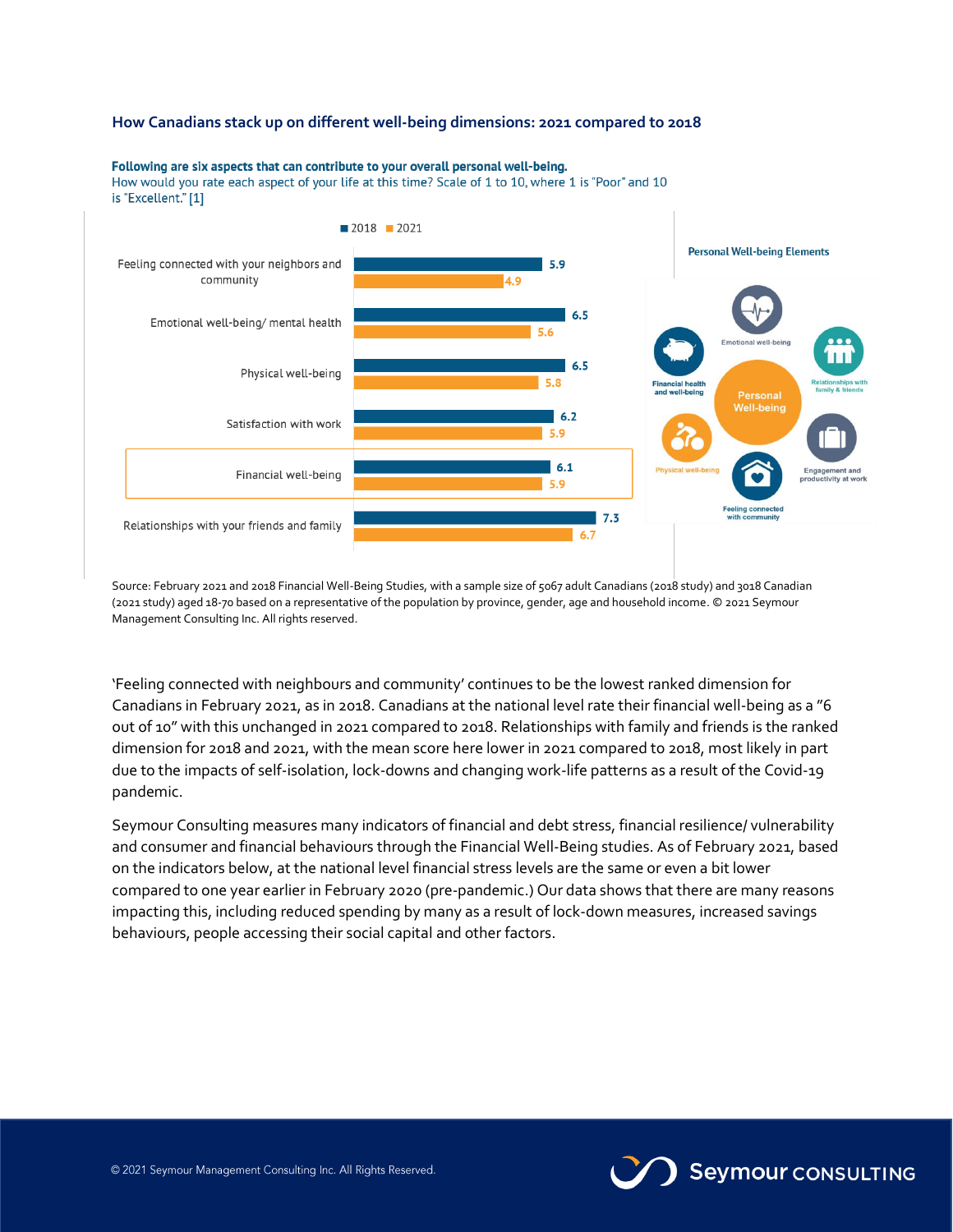#### The impacts of money worries and financial stress on different dimensions of Canadians' well-being February 2021 compared to February 2020 (pre-pandemic)



*Source: February 2021 and February 2020 Financial Well-Being Studies, with a sample size of 3018 Canadian (2021 study) and 1016 Canadians (February 2020 study) aged 18-70 based on a representative of the population by province, gender, age and household income.* © 2021 Seymour Management Consulting Inc. All Rights Reserved.

In May 2020, Seymour Consulting launched the Seymour Financial Resilience Index™ [ii] building on four years' of data and analysis from the Financial Well-Being studies. Through the Index and Financial Well-Being studies data combined, the Seymour Consulting is able to provide data on the impacts of financial stress on Canadians overall, key demographics and the four financially vulnerable segments created through the Index. Data is also available on dimensions of Canadians' overall personal health and well-being, with some high-level insights provided in this brief.

The Index measures *a consumers' ability to get through financial hardship, stressors and shocks as a result of unplanned life events*, with measurement of consumer financial resilience the national, provincial, segment and individual household levels. The Index highlights that the financial resilience of Canadians at the national level has improved as the pandemic has drawn on, in part thanks to swift and significant financial support from Government and Financial Institutions as well as to changing consumer and financial behaviours, with many people taking steps to stabilize or improve their financial resilience during the course of the pandemic.

The Index is calculated using nine indicators, including measures of financial stress over current and future financial obligations; peoples' liquid savings buffer; financial behaviours; a self-reported credit score and the availability of social capital (i.e. a close person who could provide financial support in times of hardship)<sup>i</sup> . Using the index, the baseline mean financial resilience score for Canada at the national level in February 2020, just before the major onset of the pandemic in Canada, was 49.58 on a scale of 0 to 100 - revealing that pre-pandemic Canadian households were, at the national level 'Financially Vulnerable' to financial hardship, stressors or shocks. As of June 2020 however, the mean financial resilience index score at the national level was 55.58; 54.53 in October 2020 and higher at 55.69 in February 2021, signalling improved financial resilience for individuals and families – although many households are currently being temporarily 'cushioned' by financial relief.

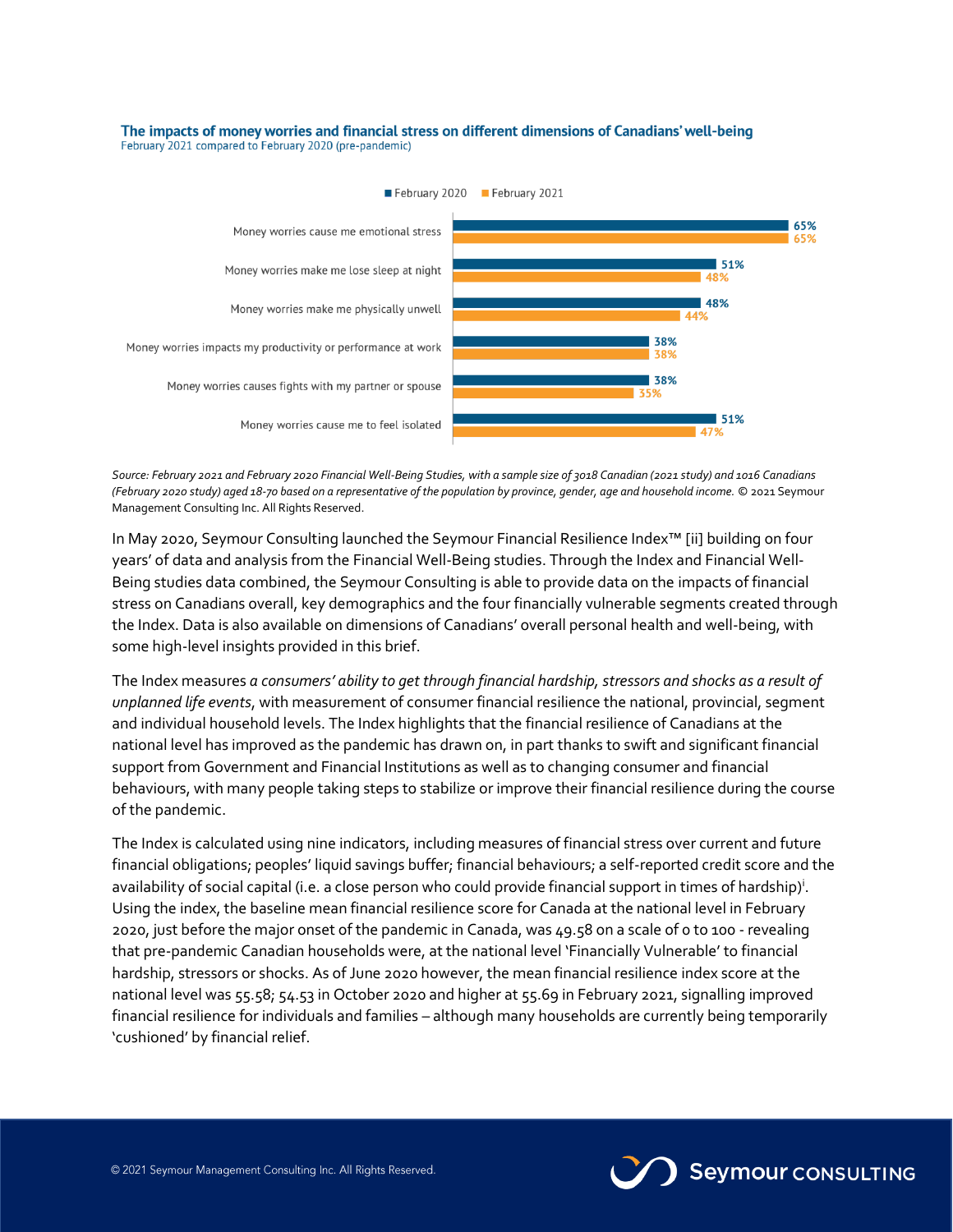Furthermore, households which were identified as falling into the 'Extremely Vulnerable' segment have been shown to be taking steps to adjust to their situation and bridge through, with 80.7% significantly reducing non-essential expenses, 66.2% drawing down their savings and 43.6% increasing their borrowing to meet everyday expenses as of October 2020.

The Index tells the clear story that more financially vulnerable households are being more negatively impacted by the pandemic causing financial hardship compared to 'Financially Resilient' Canadians. They also report that financial stress negatively impacts different dimensions of their well-being more than Canadians at the national level and 'Financially Resilient' households, which make up 30.5% of the population as of February 2021.

#### "Money worries cause me financial stress" Analysis by financial resilience segment based on the Seymour Financial Resilience Index TM (February 2021 and October 2020) Completely disagree ■ Somewhat disagree ■ Somewhat agree ■ Completely agree October Extremely/Financially Vulnerable  $\sqrt{7.9\%}$ 2020 50.7  $7.3%$ **Financially Resilient** February Extremely/Financially Vulnerable  $\sim$  6.5% 2021 1.6% **Financially Resilient**

Source: Seymour Financial Resilience Index TM and February 2021 October 2021 Financial Well-Being studies. © 2021 Seymour Management Consulting Inc. All Rights Reserved.

In February 2021, 57% of 'Extremely Vulnerable' and 'Financially Vulnerable' households combined (representing 11.08 million Canadians) completely agree that money worries causes them emotional stress, with another 35% agreeing that it causes them emotional stress, for a total of 94%. This compares to 26% of 'Financially Resilient' households completely or somewhat agreeing that financial stress cause them emotional stress. Emotional well-being impacts have worsened for 'Extremely Vulnerable' and 'Financially Vulnerable' households combined in February 2021 compared to four months prior based on the October 2020 Seymour Financial Resilience Index TM, as outlined below. Similar impacts in terms of financial stress causing many Canadians to lose sleep at night, in particular for more financially vulnerable households.

#### "Money worries make me lose sleep at night"

Analysis by financial resilience segment based on the Seymour Financial Resilience Index TM (February 2021 and October 2020)

|                 |                                  | ■ Completely disagree |       | ■ Somewhat disagree | $\blacksquare$ Somewhat agree | ■ Completely agree |       |              |
|-----------------|----------------------------------|-----------------------|-------|---------------------|-------------------------------|--------------------|-------|--------------|
| October<br>2020 | Extremely/Financially Vulnerable | 6.7%                  | 17.1% | 41.0%               |                               | 35.2%              |       |              |
|                 | <b>Financially Resilient</b>     |                       |       | 60.8%               |                               | 28.7%              |       | 8.0% 2.69    |
| ebruary<br>2021 | Extremely/Financially Vulnerable | 6.4%                  | 16.1% | 39.5%               |                               |                    | 38.0% |              |
|                 | <b>Financially Resilient</b>     |                       | 65.6% |                     |                               | 22.6%              |       | 2.49<br>9.3% |

Source: Seymour Financial Resilience Index TM and February 2021 October 2021 Financial Well-Being studies

© 2021 Seymour Management Consulting Inc. All Rights Reserved.





Seymour CONSULTING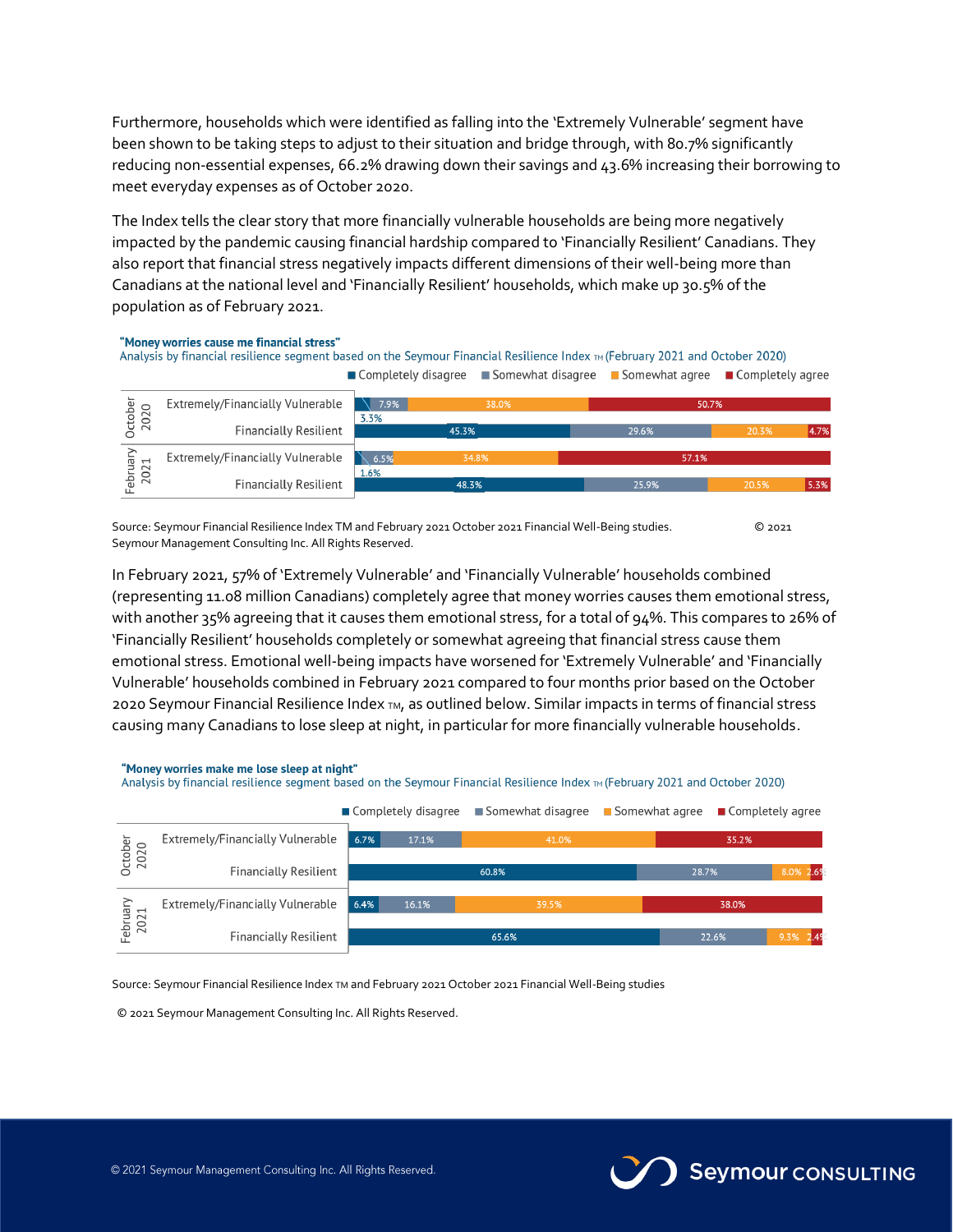Impacts on physical health tell a similar story, with 71% of 'Extremely Vulnerable' and 'Financially Vulnerable' households combined agreeing that money worries make them physically unwell in February 2021 compared to 12% of 'Financially Resilient' households.

### "Money worries make me physically unwell"

Analysis by financial resilience segment based on the Seymour Financial Resilience Index TH (February 2021 and October 2020)



Source: Seymour Financial Resilience Index TM and February 2021 October 2021 Financial Well-Being studies

© 2021 Seymour Management Consulting Inc. All Rights Reserved.

In February 2021, 71% of 'Financially Vulnerable' and 'Extremely Vulnerable' households combined also completely or somewhat agree that the pandemic is causing their household significant financial hardship, with many impacts of the pandemic on Canadians and different households being measured through the Seymour Financial Resilience Index TM and Financial Well-Being studies.

Deep-dive analysis highlights many nuances by provinces, segment and demographic groups, with the research on financial well-being and overall well-being of Canadians and more vulnerable populations important on a number of levels. Financial well-being and resilience of Canadians is top of mind for Governments and Institutions and is critical to the economic recovery of Canada and its global neighbours.

It is also a vital component of the well-being of people and the communities they live and work in.